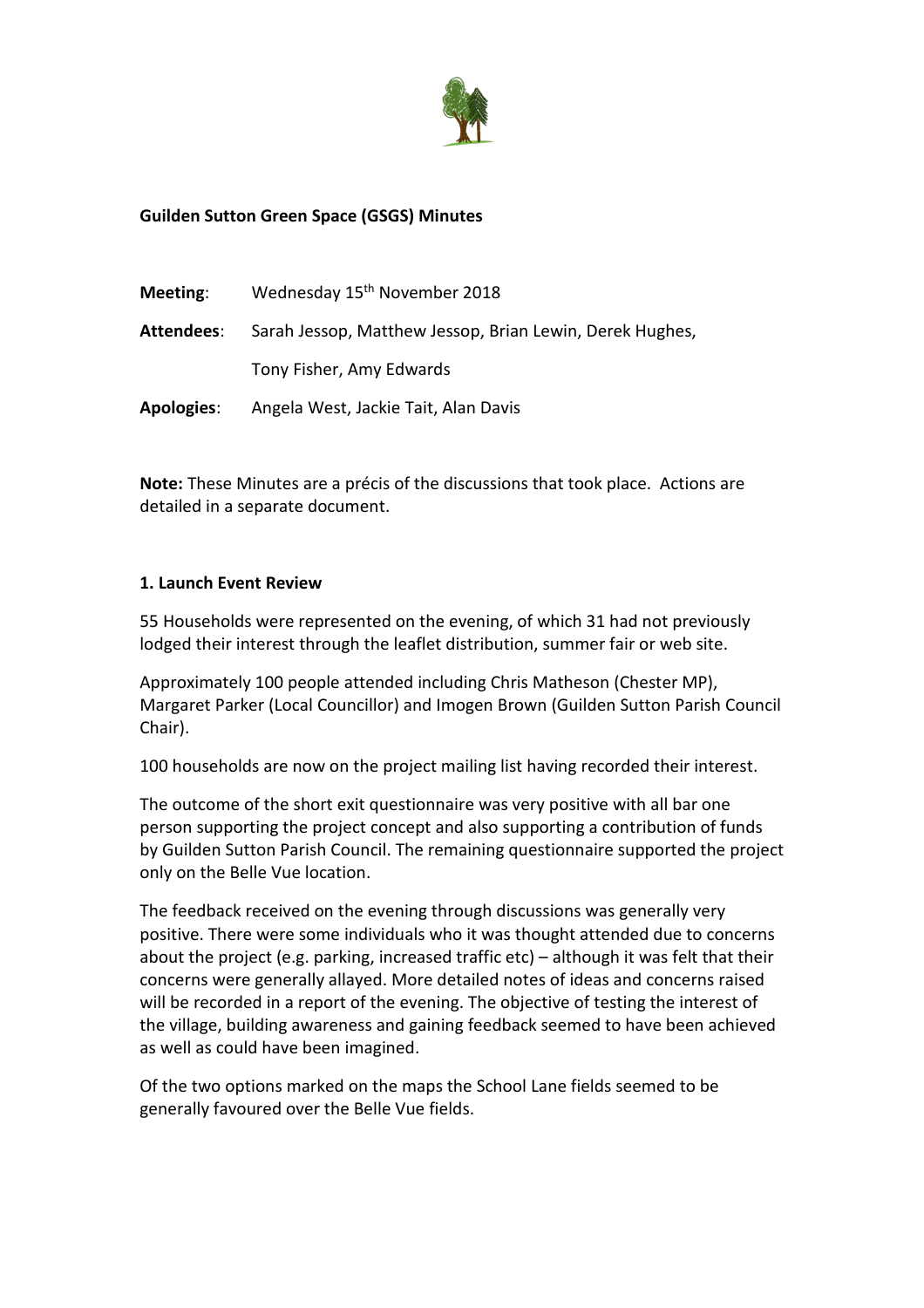

The contribution of the primary school children, through the quality, volume and detail on their work and ideas was appreciated by all; and prizes were presented to 6 of the winners.

A follow up assembly will be arranged at the school to thank them for their work, celebrate the winners success and share with them all the ideas and thoughts they worked into their designs – which have been collated for consideration.

A detailed summary report of the launch Event will be developed, with photos, and shared on the web site.

A press release will be written for the local papers to share the outcome.

The mailing list will now be updated with all new contacts and only used in line with GDPR regulations.

## 2**. Structure & Constitution**

The first step to becoming a Registered Charity will be to become a 'Company Limited by Guarantee' with charitable objectives

Once income has exceeded £5000 in any one year then the company will be able to apply for a Charity Number. [NB The company will be able to register with HMRC for the purpose of claiming gift aid as soon as it has been set up. ie before that income threshold is met]

The constitution has been agreed and the company documents approved by the 3 Directors (Sarah Jessop, Derek Hughes and Tony Fisher) following support and guidance from Cheshire Community Action. These will now be sent to Companies House for registration, a process that should take around a week. An independent bank account will then be set up for future use - although it should be noted the Community Association kindly continue to show their support by allow us to use a 'ring fenced' facility within their bank account in the short term as required.

### **3. Parish Council: Feedback & Next Steps**

A formal report will be prepared for sharing the outcome of the meeting with the Parish Council. This will include a more formal request for support funding, based on the support demonstrated across the village.

The intent is that this will be circulated prior to the next Parish Council Meeting such that a decision can hopefully be made at the next meeting in December.

The Parish Council has already agreed to support the Green Space Group using the Section 106 monies available (approx. £24,000) [currently held by CWAC]. A 'bid' document will therefore be developed and shared with all relevant parties to obtain their support (including: Imogen Brown (Guilden Sutton Parish Council Chair), Margaret and Stuart Parker (Councillors), Chris Matheson (Chester MP)) prior to formally issuing to CWAC.